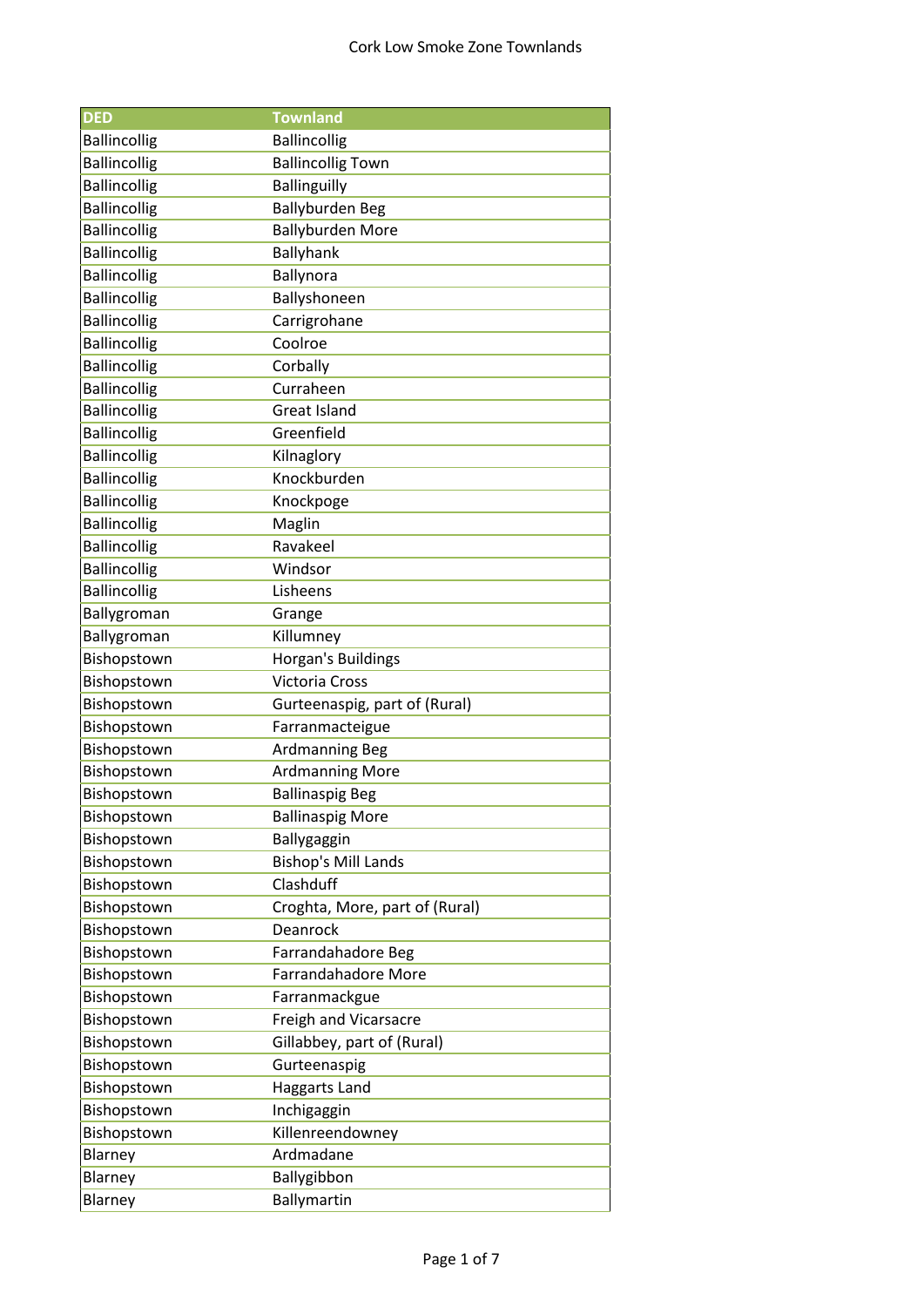| <b>DED</b> | <b>Townland</b>              |
|------------|------------------------------|
| Blarney    | Ballynaraha                  |
| Blarney    | <b>Bawnafinny Lower</b>      |
| Blarney    | Blarney                      |
| Blarney    | Boolypatrick                 |
| Blarney    | Clogheenmilcon               |
| Blarney    | Curraghnalaght               |
| Blarney    | Dawstown                     |
| Blarney    | Killowen                     |
| Blarney    | Kilnamucky                   |
| Blarney    | Knockacorbally               |
| Blarney    | Knocknasuff                  |
| Blarney    | <b>Mangerton Terrace</b>     |
| Blarney    | <b>Mill Stream Row</b>       |
| Blarney    | Monacnapa                    |
| Blarney    | <b>Muskerry Terrace</b>      |
| Blarney    | <b>Shamrock Terrace</b>      |
| Blarney    | Shean Lower                  |
| Blarney    | Shean Upper                  |
| Blarney    | St. Patrick's Terrace        |
| Blarney    | <b>Telephone Terrace</b>     |
| Blarney    | The Square                   |
| Blarney    | Waterloo Road                |
| Caherlag   | Ballinglanna                 |
| Caherlag   | Ballyhennick                 |
| Caherlag   | Ballynagarbragh              |
| Caherlag   | Ballynaroon                  |
| Caherlag   | Ballytrasna                  |
| Caherlag   | Ballyvisteale                |
| Caherlag   | <b>Ballyvisteale Demesne</b> |
| Caherlag   | Blossomgrove                 |
| Caherlag   | <b>Brookhill</b>             |
| Caherlag   | Brooklodge                   |
| Caherlag   | <b>Brookville</b>            |
| Caherlag   | <b>Butlerstown Great</b>     |
| Caherlag   | <b>Butlerstown Little</b>    |
| Caherlag   | Calehane                     |
| Caherlag   | Carrigrenan                  |
| Caherlag   | Castleview                   |
| Caherlag   | Clashavodig Town             |
| Caherlag   | <b>Corbally North</b>        |
| Caherlag   | <b>Corbally South</b>        |
| Caherlag   | Courtstown                   |
| Caherlag   | Dunkettle                    |
| Caherlag   | Harper's Island              |
| Caherlag   | Inchera                      |
| Caherlag   | Kilcoolishal                 |
| Caherlag   | Lackenroe                    |
| Caherlag   | Rowgarrane                   |
| Caherlag   | Wallingstown                 |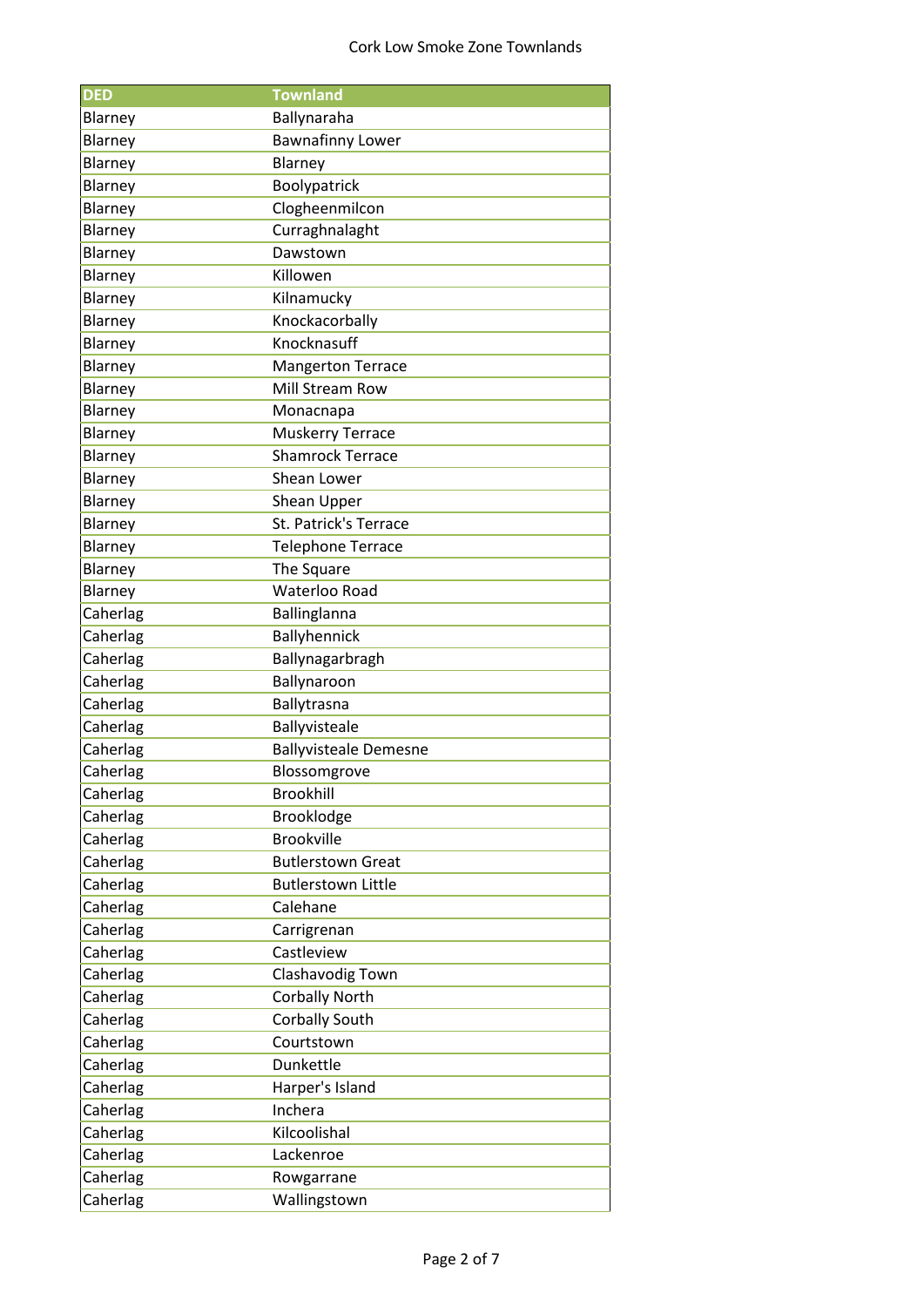| <b>DED</b>       | <b>Townland</b>        |
|------------------|------------------------|
| Carrigaline      | Loughbeg               |
| Carrigaline      | Raheens East           |
| Carrigaline      | Ardnacloghy            |
| Carrigaline      | <b>Ballinrea South</b> |
| Carrigaline      | Ballinreeshig          |
| Carrigaline      | Ballintaggart          |
| Carrigaline      | Ballybricken           |
| Carrigaline      | Ballynametagh          |
| Carrigaline      | Barnahely              |
| Carrigaline      | Carrigaline East       |
| Carrigaline      | Carrigaline Middle     |
| Carrigaline      | Carrigaline Town       |
| Carrigaline      | Carrigaline West       |
| Carrigaline      | Commeen                |
| Carrigaline      | Coolmore               |
| Carrigaline      | Curraghbinny           |
| Carrigaline      | Hilltown               |
| Carrigaline      | Killanully             |
| Carrigaline      | Kilnaglery             |
| Carrigaline      | Kilnahone              |
| Carrigaline      | Knockmore              |
| Carrigaline      | Loughbeg               |
| Carrigaline      | Raheenering            |
| Carrigaline      | Raheens                |
|                  |                        |
| Carrigaline      | Raheens East           |
| Carrigaline      | Ringaskiddy            |
| Carrigaline      | Shanbally              |
| Carrigaline      | <b>Shannon Park</b>    |
| Carrigrohane Beg | Ardrum                 |
| Carrigrohane Beg | Ballyanly              |
| Carrigrohane Beg | Bridgestown            |
| Carrigrohane Beg | Carrigrohane Beg       |
| Carrigrohane Beg | Carrigyknaveen         |
| Carrigrohane Beg | Coolatanavally         |
| Carrigrohane Beg | Coolatubrid            |
| Carrigrohane Beg | Coolyduff              |
| Carrigrohane Beg | Currabeha              |
| Carrigrohane Beg | Curraleigh             |
| Carrigrohane Beg | Dromasmole             |
| Carrigrohane Beg | Faha                   |
| Carrigrohane Beg | Garravagh              |
| Carrigrohane Beg | Gurteen                |
| Carrigrohane Beg | Knockanamarriff        |
| Carrigrohane Beg | Lackenshoneen          |
| Carrigrohane Beg | Moneyflugh             |
| Carrigrohane Beg | Woodside               |
| Carrigtohill     | Ballycurreen           |
| Carrigtohill     | Killacloyne            |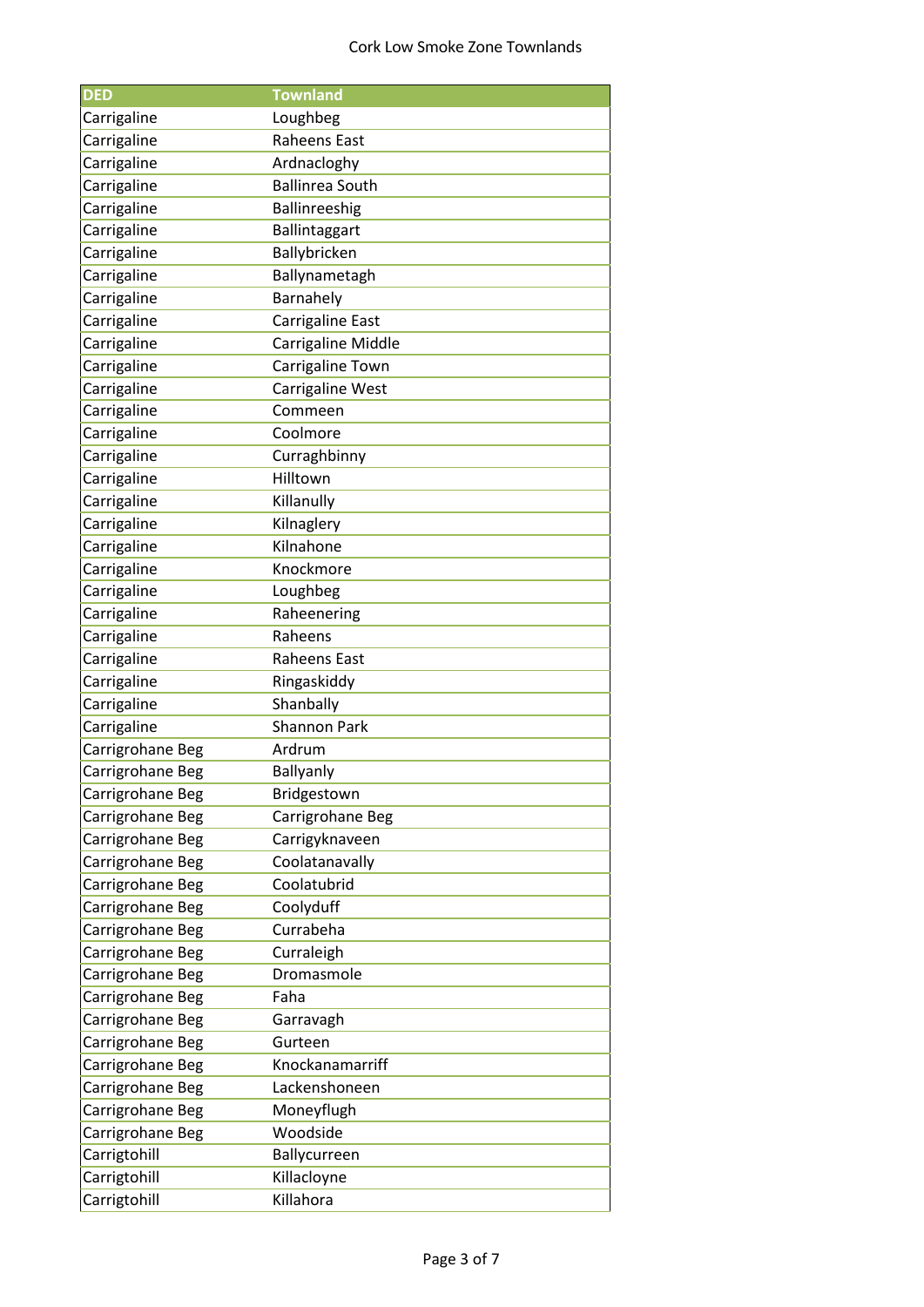| <b>DED</b>     | <b>Townland</b>                  |
|----------------|----------------------------------|
| Carrigtohill   | Johnstown                        |
| Douglas        | <b>Grange (Douglas Town</b>      |
| Douglas        | Ardarrig                         |
| Douglas        | Ballinimlagh                     |
| Douglas        | <b>Ballinrea North</b>           |
| Douglas        | Ballinvuskig                     |
| Douglas        | Ballybrack                       |
| Douglas        | Ballyorban                       |
| Douglas        | Castletreasure                   |
| Douglas        | Castletreasure (Donnybrook Town) |
| Douglas        | Douglas                          |
| Douglas        | Douglas (Douglas Town)           |
| Douglas        | Grange                           |
| Douglas        | Hop Island                       |
| Douglas        | Knockamullagh                    |
| <b>Douglas</b> | Maryborough                      |
| Douglas        | Moneygurney                      |
| Douglas        | Monfieldstown                    |
| Douglas        | Mounthovel                       |
| Douglas        | Oldcourt                         |
| Douglas        | <b>Rathmacullig East</b>         |
| Douglas        | <b>Rathmacullig West</b>         |
| Douglas        | Rochestown                       |
| Inishkenny     | Ardarostig                       |
| Inishkenny     | Ballincranig                     |
| Inishkenny     | Ballintannig                     |
| Inishkenny     | <b>Ballinveiltig</b>             |
| Inishkenny     | Ballinvoultig                    |
| Inishkenny     | <b>Ballinvrinsig</b>             |
| Inishkenny     | Ballymah                         |
| Inishkenny     | Chetwynd                         |
| Inishkenny     | Curraheen                        |
| Inishkenny     | Doughcloyne                      |
| Inishkenny     | Garranedarragh                   |
| Inishkenny     | Inishkenny                       |
| Inishkenny     | Kilmurriheen                     |
| Inishkenny     | Knockalisheen                    |
| Inishkenny     | Knocknalyre                      |
| Inishkenny     | Knocknamallavoge                 |
| Inishkenny     | Rochfordstown                    |
| Kilpatrick     | Knocknalurgan                    |
| Lehenagh       | Ballycurreen                     |
| Lehenagh       | <b>Ballyduhig North</b>          |
| Lehenagh       | Carraghconway                    |
| Lehenagh       | Gortagoulane                     |
| Lehenagh       | Grange                           |
| Lehenagh       | Inchisarsfield                   |
| Lehenagh       | Lehenagh Beg                     |
| Lehenagh       | Lehenagh More                    |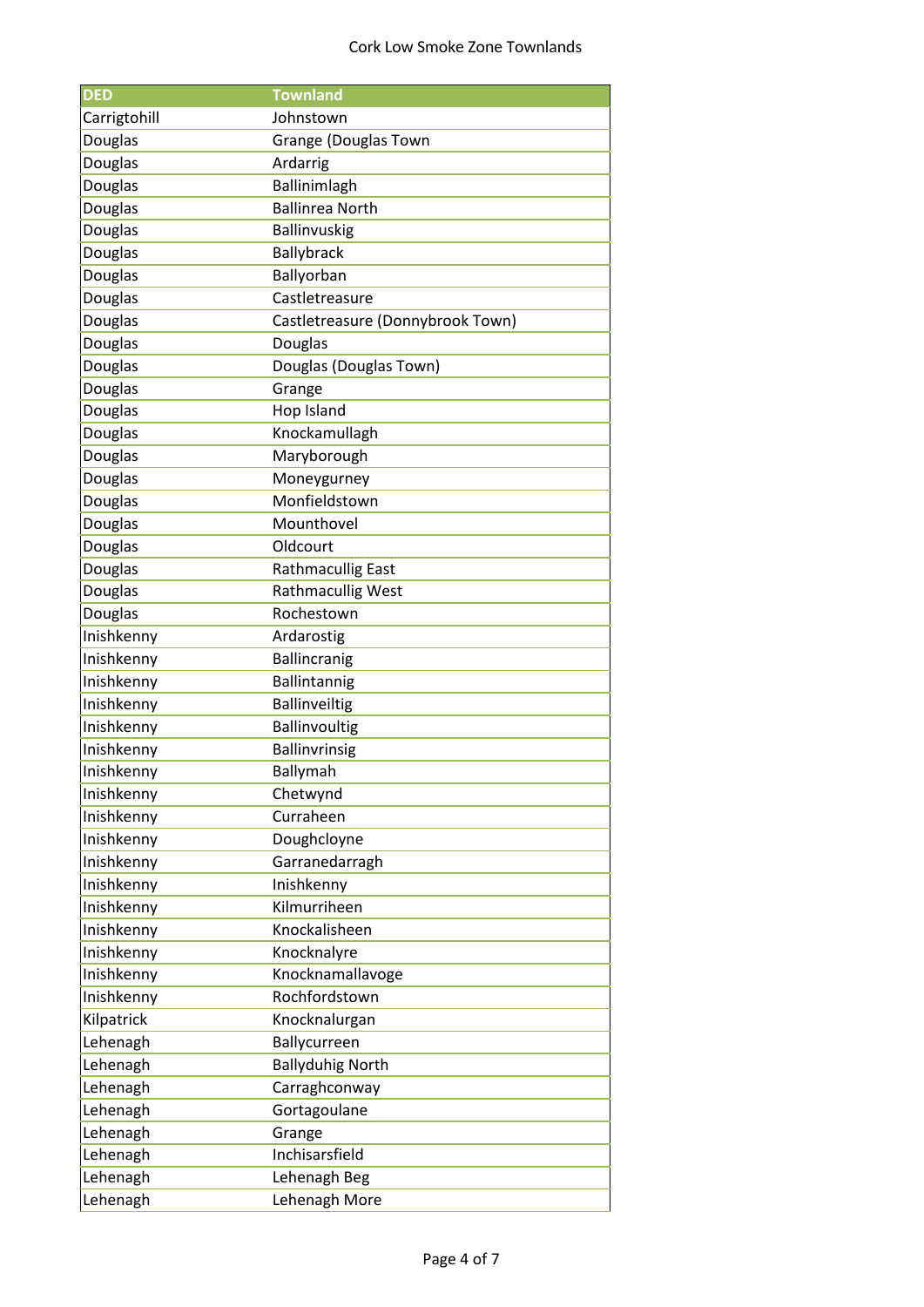| <b>DED</b> | <b>Townland</b>                     |
|------------|-------------------------------------|
| Liscleary  | <b>Ballea</b>                       |
| Liscleary  | Kilmoney                            |
| Matehy     | Cloghphilip                         |
| Matehy     | Cloghroe                            |
| Matehy     | Coolflugh                           |
| Matehy     | Dromin                              |
| Matehy     | Killeen                             |
| Matehy     | Loughane East                       |
| Monkstown  | <b>Atta Terrace</b>                 |
| Monkstown  | <b>Bayview Place</b>                |
| Monkstown  | <b>Bellview Place</b>               |
| Monkstown  | <b>Carlisle Place</b>               |
| Monkstown  | Castle Lane                         |
| Monkstown  | <b>Castle Street</b>                |
| Monkstown  | De Vesci Place                      |
| Monkstown  | <b>Glen Street</b>                  |
| Monkstown  | <b>Gordan Villas</b>                |
| Monkstown  | New Cottages, Passage West          |
| Monkstown  | Railway View Terrace Passage West   |
| Monkstown  | Shipping - Maulbaun, Passage West   |
| Monkstown  | Sydenham Place                      |
| Monkstown  | Wesleyan Place, Passage West        |
| Monkstown  | Ardmore                             |
| Monkstown  | <b>Back Road</b>                    |
| Monkstown  | <b>Back Street</b>                  |
| Monkstown  | Ballyfouloo                         |
| Monkstown  | Ballyhemiken                        |
| Monkstown  | Ballymot                            |
| Monkstown  | <b>Belgrave Place</b>               |
| Monkstown  | <b>Canning Place</b>                |
| Monkstown  | Chapel Lane                         |
| Monkstown  | Chapel Square                       |
| Monkstown  | <b>Charlotte Place</b>              |
| Monkstown  | Church Hill                         |
| Monkstown  | Church Lane                         |
| Monkstown  | <b>Cork Street</b>                  |
| Monkstown  |                                     |
| Monkstown  | <b>Custom House Quay</b>            |
|            | Dock Cottages<br><b>Dock Street</b> |
| Monkstown  |                                     |
| Monkstown  | Fair Hill                           |
| Monkstown  | Ferrypoint                          |
| Monkstown  | Glenbrook                           |
| Monkstown  | <b>Glenbrook Terrace</b>            |
| Monkstown  | Lackaroe                            |
| Monkstown  | Lucia Place                         |
| Monkstown  | <b>Main Street</b>                  |
| Monkstown  | Marina View                         |
| Monkstown  | Maulbaun                            |
| Monkstown  | Monkstown                           |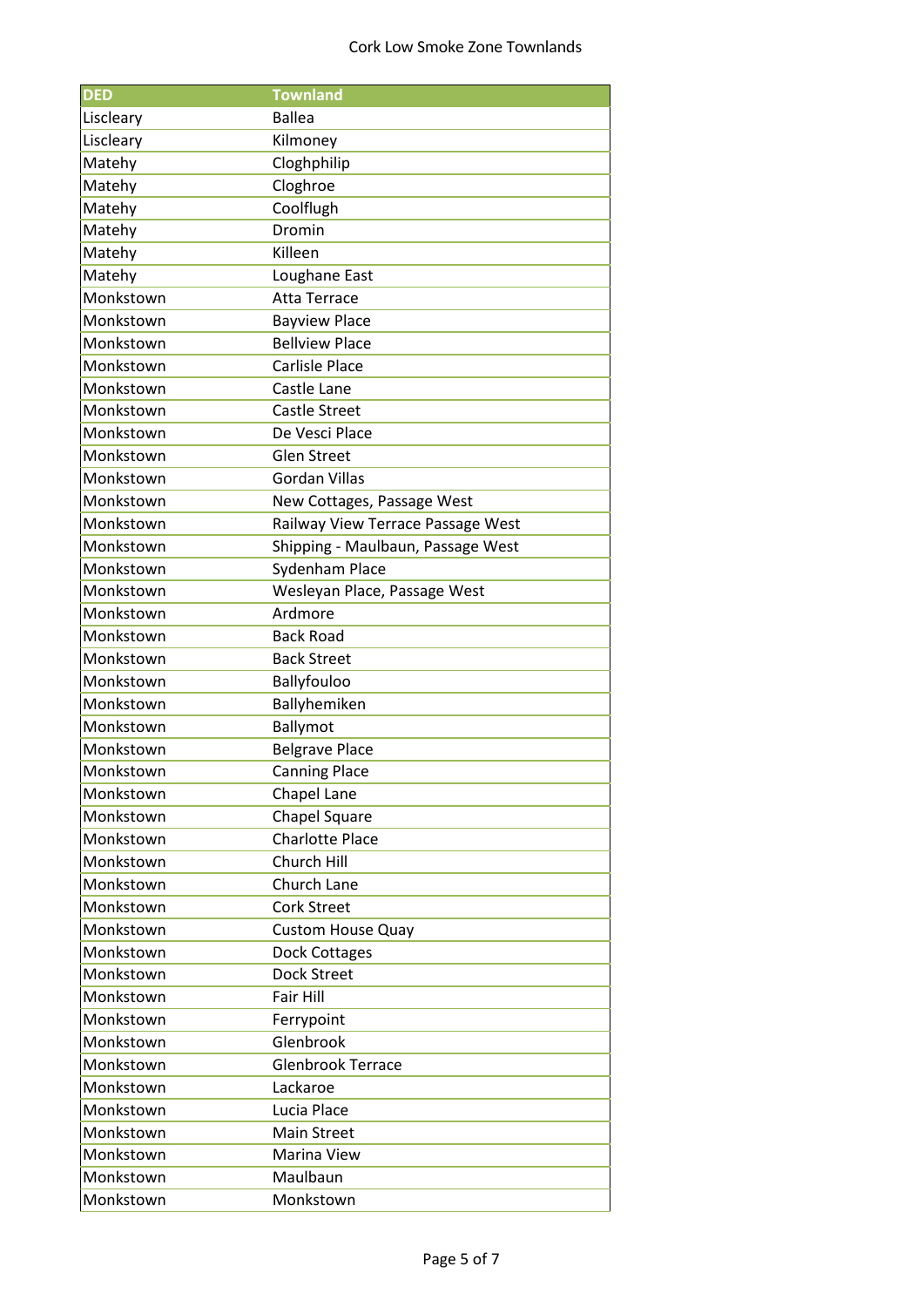| <b>DED</b> | <b>Townland</b>        |
|------------|------------------------|
| Monkstown  | Monkstown Castle Farm  |
| Monkstown  | <b>Monkstown Town</b>  |
| Monkstown  | Park                   |
| Monkstown  | Parkgarriff            |
| Monkstown  | Pembroke               |
| Monkstown  | Raffeen                |
| Monkstown  | <b>Railway Street</b>  |
| Monkstown  | Rathanker              |
| Monkstown  | <b>Strand Street</b>   |
| Monkstown  | The Beach Road         |
| Monkstown  | The Glen               |
| Monkstown  | The Green              |
| Monkstown  | Tooreen                |
| Monkstown  | <b>Tooreen Terrace</b> |
| Monkstown  | Victoria Terrace       |
| Ovens      | Barnagore              |
| Ovens      | Carrigane              |
| Ovens      | Castleinch             |
| Ovens      | Clashanure             |
| Ovens      | Classes                |
| Ovens      | Curraghbeg             |
| Ovens      | Knockanemore           |
| Ovens      | Lackenareague          |
| Ovens      | Lisheens               |
| Ovens      | Mullaghroe             |
| Ovens      | Walshestown            |
| Rathcooney | Arderrow               |
| Rathcooney | Ballinavoriskig        |
| Rathcooney | Ballinamouth           |
| Rathcooney | Ballincrokig           |
| Rathcooney | Ballincrossig          |
| Rathcooney | Ballyharoon            |
| Rathcooney | Ballynahina            |
| Rathcooney | Ballynoe               |
| Rathcooney | Ballyphillip           |
| Rathcooney | <b>Banduff</b>         |
| Rathcooney | Coole East             |
| Rathcooney | Coole West             |
| Rathcooney | Garraneboy             |
| Rathcooney | Glanmire Town (B)      |
| Rathcooney | Kilcully               |
| Rathcooney | Killeendaniel          |
| Rathcooney | Knocknahorgan (a)      |
| Rathcooney | Knocknahorgan Town     |
| Rathcooney | Lahardane              |
| Rathcooney | Lisnahorna             |
| Rathcooney | Lota Beg               |
| Rathcooney | Lota More (B)          |
| Rathcooney | Piercetown             |